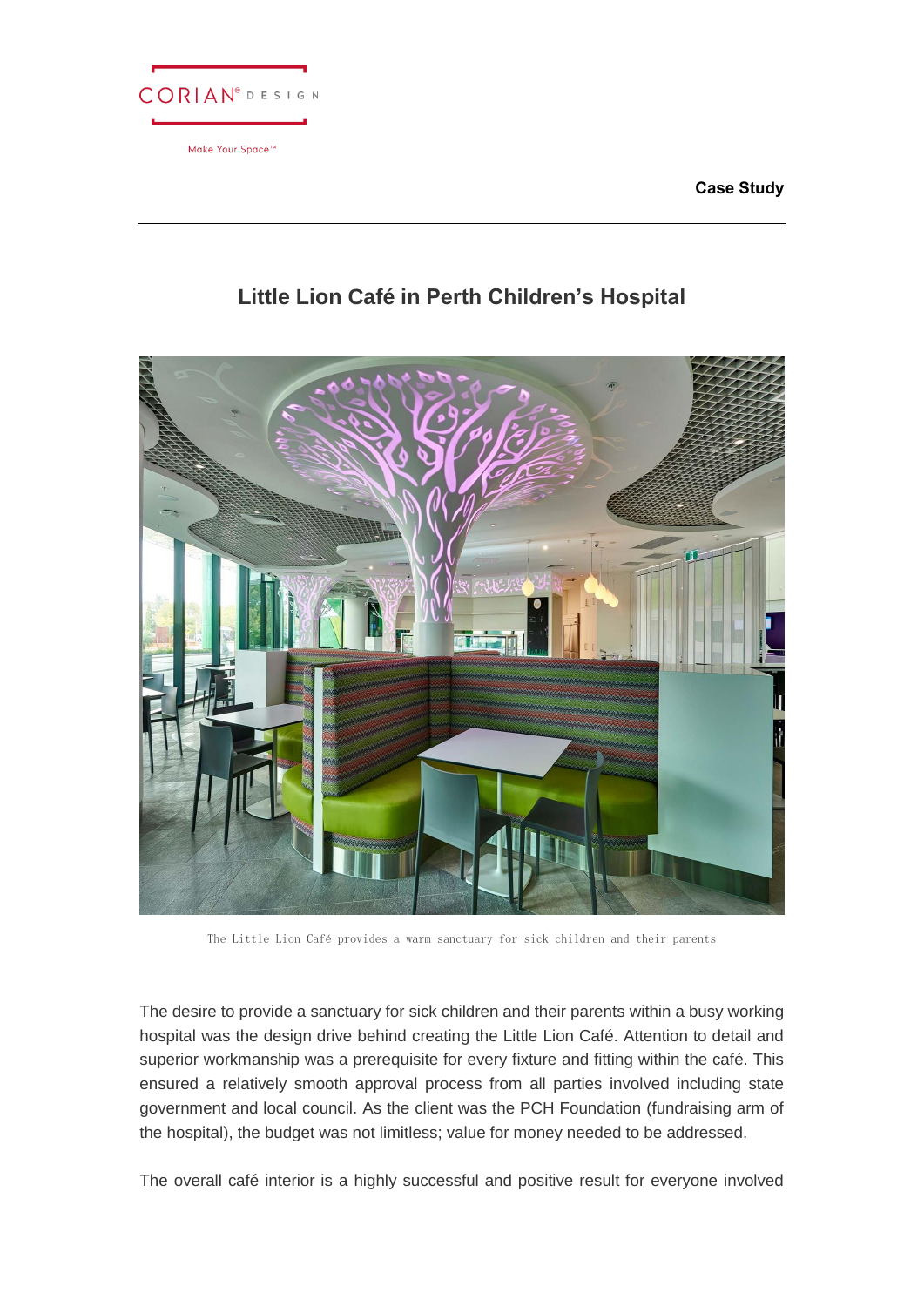with the project. Innovative Corian® Solid Surface features provide the wow factor, and the ability to illuminate the engraved pattern within the Corian® Solid Surface results in a warm and protective embrace being delivered to everyone who enters the café interior. Not only does Corian® Solid Surface feature as illuminated trees, bulkheads and POS counter area, it also provides a solid base to the remaining counter fronts. Combining perfectly with every design element. The interior outcome is a magical, fully operational café that conveys timeless style.



Corian® Solid Surface as illuminated trees, bulkheads and POS counter area

Corian® Solid Surface was the only material that would form convex and concave engraved shapes that when backlit, would maintain the materials structural integrity. It also achieved maximum performance results that were suited to both hospital and commercial kitchen environments.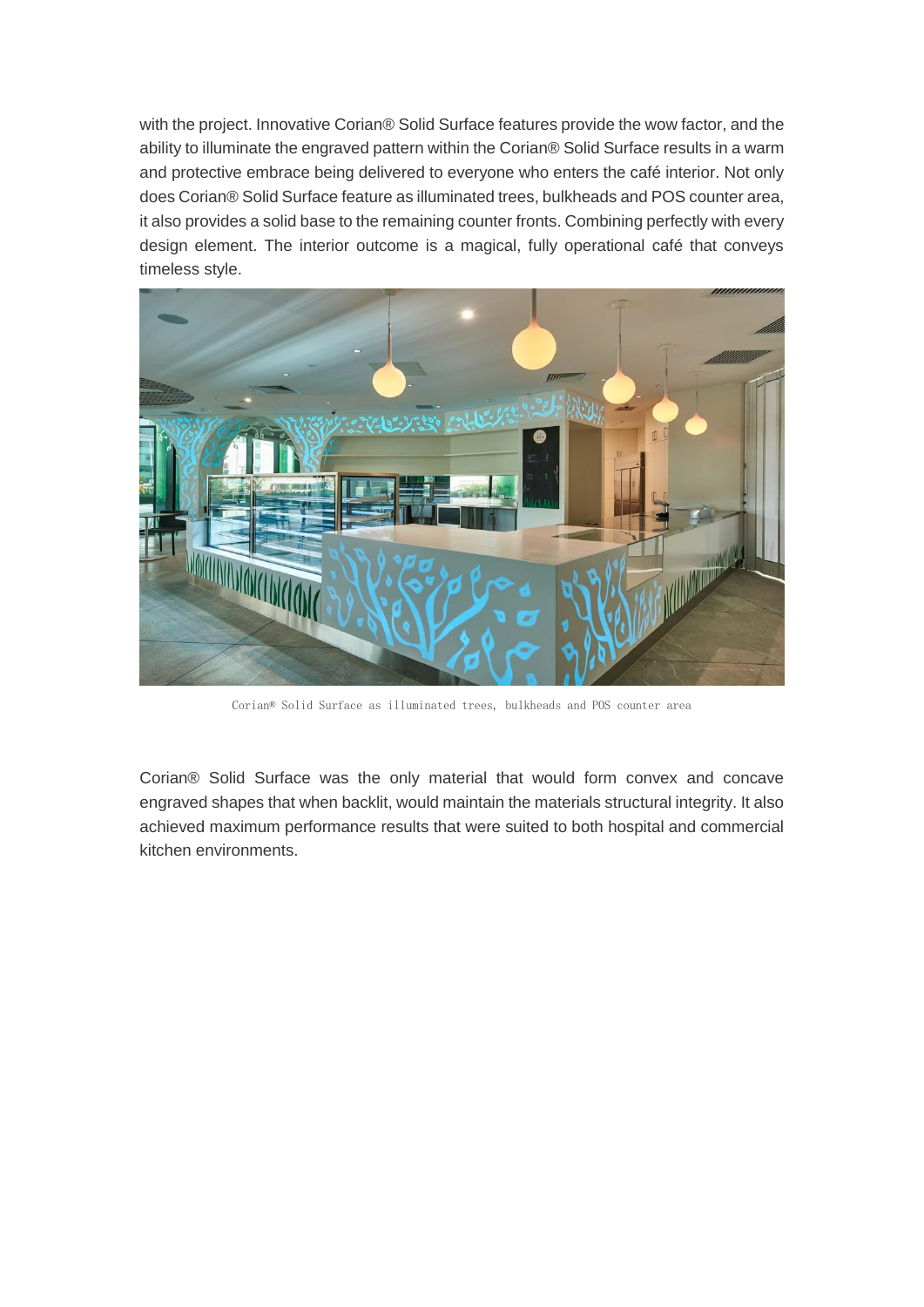

Corian® Solid Surface can be formed into convex and concave engraved shapes

When challenged, Corian® Solid Surface is able to be manipulated into shapes that other solid surfaces are unable to achieve. This feature, coupled with its dimensional flexibility allowed the custom designed trees to come alive. Engraved areas are illuminated from within while the exterior surface maintains its seamless quality.



Corian® Solid Surface makes trees alive and maintains its seamless quality

While the initial concept included more trees, budget meant the quantity needed to be reduced. Overall, this did not impact on the project as Corian® Solid Surface bulkheads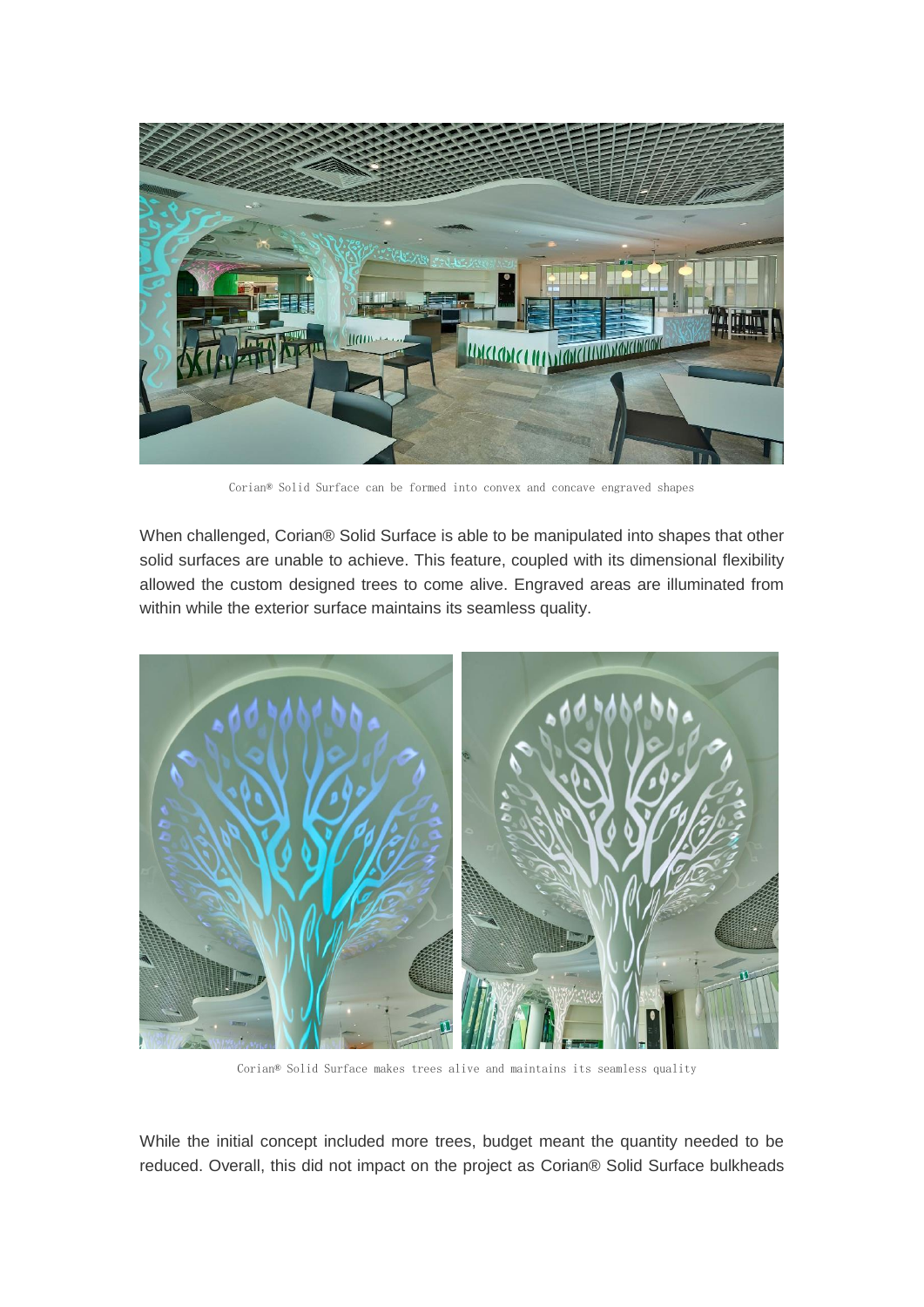and counters provide plenty of impact. Manufacture of the engraved Corian® Solid Surface elements was quite detailed and this time had to be factored into the construction programme.



The engraved Corian® Solid Surface elements are exquisite

## **More information about Little Lion Cafe, Perth Children's Hospital:**

Project Name: Little Lion Café

Location: Australia

Application Areas: Thermoformed, service counters, Bulkheads, Engraved and backlit trees

Corian® SS Colors: Glacier White

Design By: Jenny Bryce, Bellfort Commercial Interior Design and Fitout

Submitted by: CASF, Partner of Corian® Design

Fabricator: Wave Surfaces

Images courtesy: Bellfort Commercial Interior Design and Fitout

### **About Bellfort**

Bellfort are a complete turnkey commercial interior design and construction company. Being a licensed builder, creative interior designer and a team full of highly skilled professionals, Bellfort cater to all commercial sectors within the Perth region. While many of their clients fall within the corporate sector, Bellfort like challenges and willingly accommodate projects with budget and timing constraints. they believe in thinking outside of the standard box when creating interiors unique to any business. Their personalised service for each client encounter ensures the ultimate result is achieved every time. This is evident with clients that continue to return to Bellfort for interior design and fitout help.